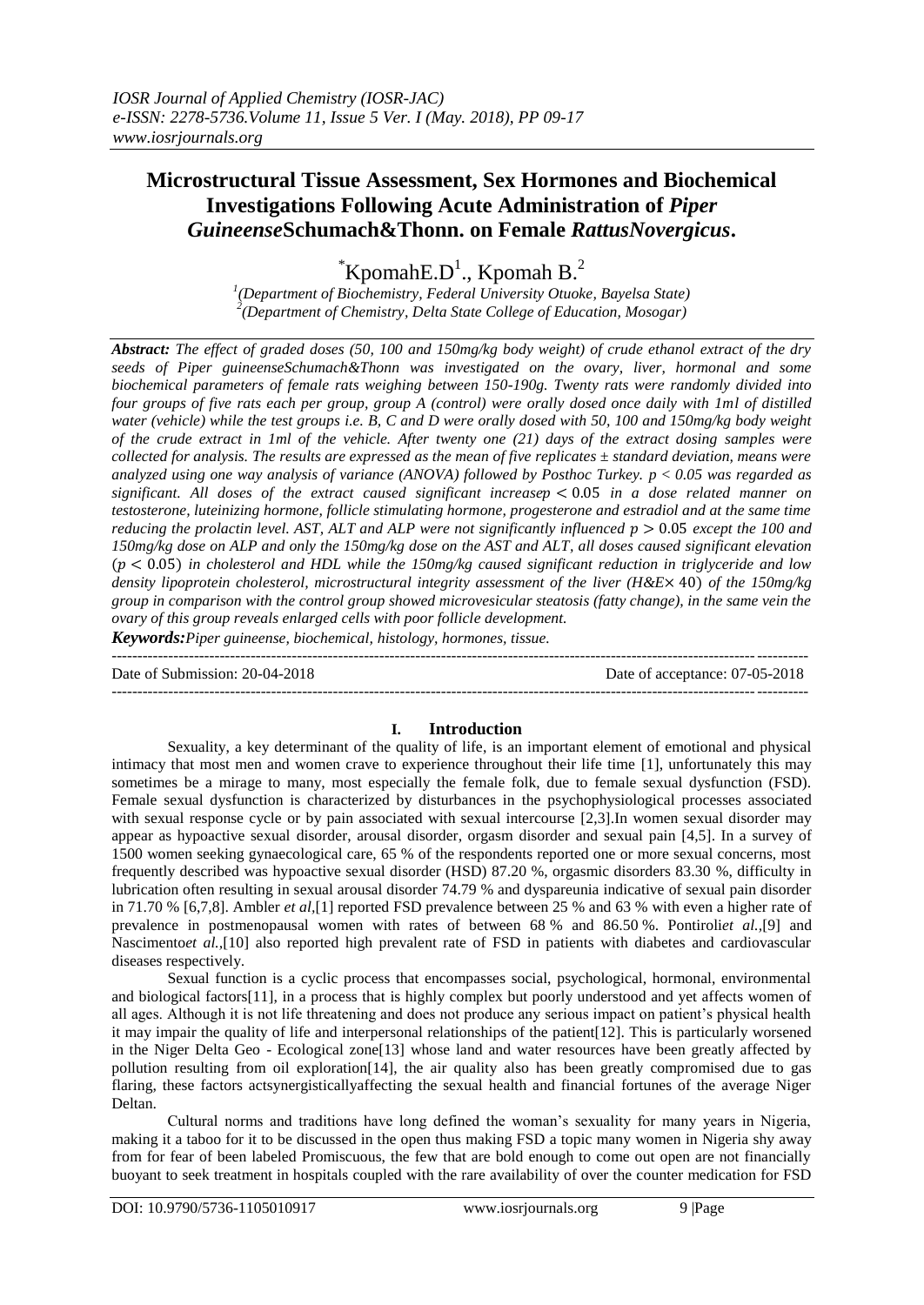[15,16], many thus resort to self-therapies that often involve the use of herbal medicines with little or no regulation and sufficient data on their toxicity and safe level despite their acclaimed safety when compared to synthetic orthodox medicines [17].

The extract of the seeds of *Piper guineense* is often used as sex tonic by women in the Niger Delta region of Nigeria, but with little or no data on its toxicity and safetymargin. *P.guineense*belong to the family *Piperaceae* and commonly called climbing pepper, it is a slender climber up to 12 m high with prominent nodes and clasping roots, the leaves are elliptic in shape about 15 cm long and 7 cm broad, the flowers are small, borne on common stalk as cluster opposite to the leaves, the fruits are red and turns black when dry [18,19]. The seeds are consumed after child birth by women to enhance uterine contraction for the expulsion of placenta and other remain from the womb [20], extracts of the seeds have been shown to exhibit antimicrobial activities [21, 22], as an adjuvant in the treatment of rheumatic pains and as an antiasthmatics[23], for weight control [24], rectification of female infertility [25] and as sex invigorator [25,19].

The objective of the present study is to investigate the acute toxicity of graded dose of ethanol extract of *P. guineense*on ovary, liver, hormonal and some biochemical indices of female albino rats.

## **II. Materials and Methods**

## **2.1 Collection of plant material andpreparation of extract**

The seeds of *P. guineense* were bought from a local herb market in Warri, Delta State, Nigeria. The species was identified and confirmed at the Herbarium, Department of Plant Science and Biotechnology, University of Portharcourt, Rivers State. Voucher specimen was prepared and deposited in the herbarium of the same department with voucher No: UPH/V/1277. The seeds of *P. guineense* were thoroughly washed with distilled water to remove debris and other contaminants, they were sun dried until a constant weight was reached and then pulverized to fine powder with the aid of an electric blender (Saisho, Model  $S - 742$ ). The extraction was done by soxhlet method. 200 g of the fine powder was extracted by wrapping 50 g per batch in a thimble and inserted into the extractor connected to 1 LPyrex round bottom flask containing 500 ml of absolute ethanol and extracted at 60℃ for 24 h, the extract was evaporated to dryness using a rotatory evaporator (Model RE52- 1) .The sample was further dried to remove any available moisture in a desiccator with constant changing of the self-indicating silica gel to give 6.24 g of solid extract, which was later reconstituted in 100 ml distilled water to give the respective working dose.

## **2.2 Experimental animals andexperimental design**

A total of twenty (20) healthy female rats (*Rattusnorvergicus*) age 2 – 2.5 months and weighing between 150 – 180 g, were obtained from the animal house unit of the Department of biochemistry, University of Portharcourt. The animals were kept in a clean metabolic cage and housed in a well-ventilated room at temperature between 28 - 30℃, under natural light and dark cycle with free access to growers mash and water for a period of one week to acclimatize prior to the commencement of the experiment. All protocols were performed in accordance with the Institutional Animal Ethical Committee (IAEC) as per the directions of the Committee for the Purpose of Control and Supervision of Experimental Animals (CPCSEA).The twenty rats were randomly divided into four groups labeled  $A - D$  with each group consisting of five rats. Group A which serve as the control were orally administered once daily with 1 ml of distilled water (vehicle), while groups B, C and D were orally administered with 50, 100 and 150 mg/kg body weight of the extract for 21 days.

#### **2.3 Method of collection and handling of serum, liver and ovary**

At the end of the treatment regimen, the animals were anaesthetized in a chloroform chamber and blood samples collected via cardiac puncture. The blood was allowed to clot for 10 minutes at room temperature and subsequently centrifuged to obtain serum for hormonal and biochemical assay.The liver and ovaries were also excised and kept in 10 % formaldehyde histological examination.

## **2.4 Assay kits**

Testosterone, follicle stimulating hormone (FSH), luteinizing hormone (LH), prolactin (PRL), progesterone (PRG), estrogen (EST)radioimmunoassay test kits are products of BYK – SangticDiagnostica, GmbH and Co. KG. While assay kits for aspartate aminotransferase (AST), alanine aminotransferase (ALT), alkaline phosphatase (ALP), serum total protein, albumin, total bilirubin, conjugated bilirubin, total cholesterol, triglyceride, high density lipoprotein cholesterol (HDLc), low density lipoprotein cholesterol (LDLc) are products Randox Laboratories Ltd, Co. Antrim, United Kingdom.

## **2.5 Hormonal assay**

Serum samples were assayed for the following hormones testosterone,follicle stimulating hormone, luteinizing hormone, prolactin, progesterone, and estrogen by using the procedure described by BYK –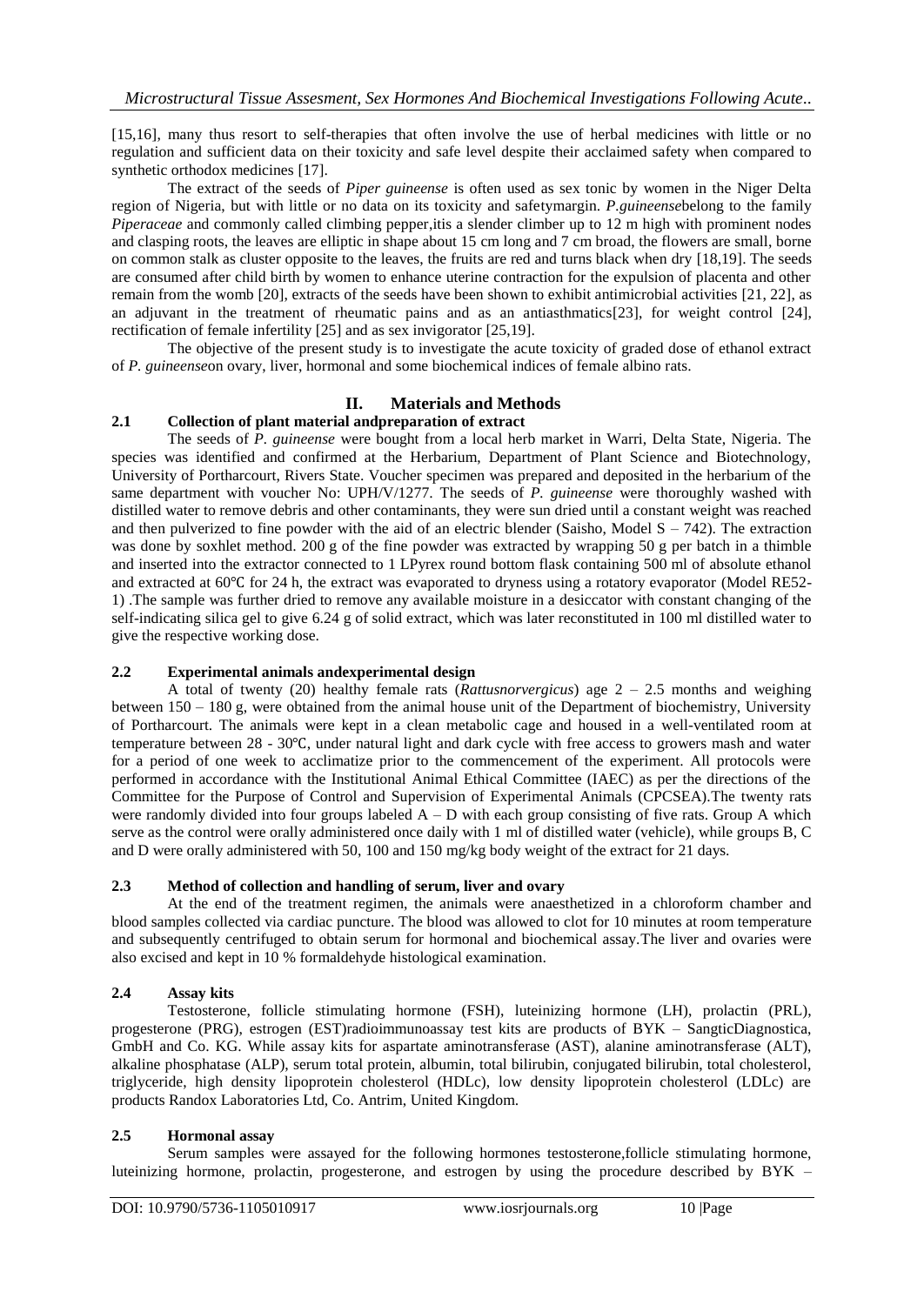SangticDiagnostica. This was based on the principle of radioimmunoassay of competitive binding between the sample serum and the standards for a constant amount of the antisera [26].

## **2.6 Biochemical assay**

Liver function test was conducted to investigate derangement in the liver of the animals used for the study.Aspartate aminotransferase, alanine aminotransferasewere determined by colorimetric method of Reitman and Frankel [27]. Alkaline phosphatase was determined by colorimetric method of REC [28]. serum total protein, and albumin were estimated by Biuret method and Bromocresol Green (BCG) binding method respectively. Serum globulin level was calculated as the difference between total protein and albumin, albumin/globulin ratio (A/G) was obtained from thedivision of the values of albumin and globulin. Total and conjugated bilirubin was determined by colorimetric method as described by Jendrassik and Grof[29].

#### **2.7 Histopathological studies of ovary and liver**

Microstructural integrity of the ovary and liver was examined by histopathological techniques using the method described by Krause [30].

#### **2.8 Statistical analysis**

The results are expressed as the mean of five replicates  $\pm$  standard deviation, means were analyzed using one way analysis of variance (ANOVA) followed by Posthoc Turkey. *P* < 0.05 was regarded as significant. The Statistical Package for Social Sciences (SPSS) version 16 was used for data analysis.

## **III. Results**

#### **3.1 The effects of** *P. guineense* **on hormonal, liver enzymes, serum chemistry and lipid profile are indicated in Tab. 3.1, 3.2, 3.3 and 3.4 respectively.**

**TABLE 3.1:** Effect of ethanol extract of *P.guineense* on reproductive hormones after 3 weeks of administration.

| aunninsu auvii.             |                             |                         |                          |                               |  |  |  |
|-----------------------------|-----------------------------|-------------------------|--------------------------|-------------------------------|--|--|--|
| <b>HORMONE</b>              | <b>GROUP A</b>              | GROUP B (50 mg/kg)      | GROUP C (100 mg/kg)      | GROUP C (150 mg/kg)           |  |  |  |
|                             | (CONTROL)                   | B.W                     | B.W                      | B.W                           |  |  |  |
| Testosterone (nmol/L)       | $0.06 \pm 0.02^{\text{a}}$  | $0.12 \pm 0.01^{\rm b}$ | $0.15 \pm 0.02^{\circ}$  | $0.19 \pm 0.01$ <sup>d</sup>  |  |  |  |
| <b>Luteinizing hormone</b>  | $4.10 \pm 0.34^{\circ}$     | $4.96 \pm 0.40^b$       | $5.20 \pm 0.32^{\circ}$  | $6.00 \pm 0.31$ <sup>d</sup>  |  |  |  |
| (IU/L)                      |                             |                         |                          |                               |  |  |  |
| <b>Follicle Stimulating</b> | $4.08 \pm 0.19^a$           | $4.50 \pm 0.28^{\rm b}$ | $5.52 \pm 0.29^{\circ}$  | $6.10 \pm 0.22^{\rm d}$       |  |  |  |
| hormone (IU/L)              |                             |                         |                          |                               |  |  |  |
| Progesterone (nmol/L)       | $11.20 \pm 0.42^{\text{a}}$ | $12.24 \pm 0.40^b$      | $13.16 \pm 0.46^{\circ}$ | $13.42 \pm 0.45^{\circ}$      |  |  |  |
| <b>Prolactin</b>            | $10.52 \pm 0.47^{\circ}$    | $9.86 \pm 0.34^{\circ}$ | $9.52 \pm 0.42^b$        | $9.28 \pm 0.37^{\circ}$       |  |  |  |
| (ng/ml)                     |                             |                         |                          |                               |  |  |  |
| <b>Estradiol</b>            | $19.80 \pm 1.64^{\circ}$    | $23.20 \pm 2.00^b$      | $25.40 + 2.20^{\circ}$   | $28.10 \pm 2.28$ <sup>d</sup> |  |  |  |
|                             |                             |                         |                          |                               |  |  |  |

Values are mean of five replicate determinations  $\pm$  standard deviation. Test values in the same column carrying different superscript letters are statistically different *(P< 0.05)* from the control.

| <b>TABLE 3.2:</b> Effect of ethanol extract of <i>P. guineense</i> on liver enzyme in O/Lafter 3 weeks of administration. |                           |                              |                               |                               |  |
|---------------------------------------------------------------------------------------------------------------------------|---------------------------|------------------------------|-------------------------------|-------------------------------|--|
| <b>LIVER FUNCTION</b>                                                                                                     | <b>GROUP A</b>            | GROUP B $(50 \text{ mg/kg})$ | GROUP C $(100 \text{ mg/kg})$ | GROUP C $(150 \text{ mg/kg})$ |  |
|                                                                                                                           | (CONTROL)                 | B.W                          | B.W                           | B.W)                          |  |
| AST                                                                                                                       | $18.40 + 1.82^{\text{a}}$ | $18.90 + 1.64^{\circ}$       | $19.10 + 1.74$ <sup>a</sup>   | $21.20 + 2.24^b$              |  |
| <b>ALT</b>                                                                                                                | $37.10 \pm 1.64^{\circ}$  | $39.30 + 2.24^{\circ}$       | $38.50 + 2.34^{\circ}$        | $41.30 + 2.30^b$              |  |
| ALP                                                                                                                       | $29.00 + 2.16^a$          | $30.20 + 2.55^{\circ}$       | $35.00 + 2.45^{\circ}$        | $41.00 + 2.60^{\circ}$        |  |

**TABLE 3.2:** Effect of ethanol extract of *P.guineense* on liver enzyme in U/Lafter 3weeks of administration.

Values are mean of five replicate determinations  $\pm$  standard deviation. Test values in the same column carrying different superscript letters from the control group are statistically different *(P< 0.05)* from the control

| <b>Serum chemistry</b>      | <b>GROUP A</b>          | GROUP B (50 mg/kg)      | GROUP C (100 mg/kg)     | GROUP C $(150 \text{ mg/kg})$ |  |
|-----------------------------|-------------------------|-------------------------|-------------------------|-------------------------------|--|
|                             | (CONTROL)               | B.W                     | B.W                     | <b>B.W</b> )                  |  |
| <b>Total protein</b>        | $6.56 \pm 0.30^{\circ}$ | $6.54 \pm 0.19^{\circ}$ | $6.60 \pm 0.21^{\circ}$ | $6.65 \pm 0.22^{\text{a}}$    |  |
| <b>Albumin</b>              | $4.13 + 0.27^a$         | $3.98 + 0.29^a$         | $4.20 + 0.23^{\circ}$   | $4.30 \pm 0.31^{\circ}$       |  |
| <b>Globulin</b>             | $2.45 \pm 0.21^{\circ}$ | $2.58 \pm 0.19^a$       | $2.50 \pm 0.36^{\circ}$ | $2.59 + 0.38^a$               |  |
| Albumin/Globulin            | 1.69                    | 1.54                    | 1.68                    | 1.66                          |  |
| <b>Total bilirubin</b>      | $7.20 + 1.14^a$         | $6.80 + 1.00^a$         | $7.19 \pm 1.58^{\circ}$ | $9.40 \pm 1.64^b$             |  |
| <b>Conjugated bilirubin</b> | $1.08 \pm 0.16^a$       | $1.13 \pm 0.11^a$       | $1.12 \pm 0.16^a$       | $1.60 \pm 0.20^{\rm b}$       |  |

Values are mean of five replicate determinations  $\pm$  standard deviation. Test values in the same column carrying different superscript letters are statistically different *(P< 0.05)* from the control.

**TABLE 3.4:** Effect of ethanol extract of *P.guineense* on lipid profileinmg/dL after 3 weeks of administration.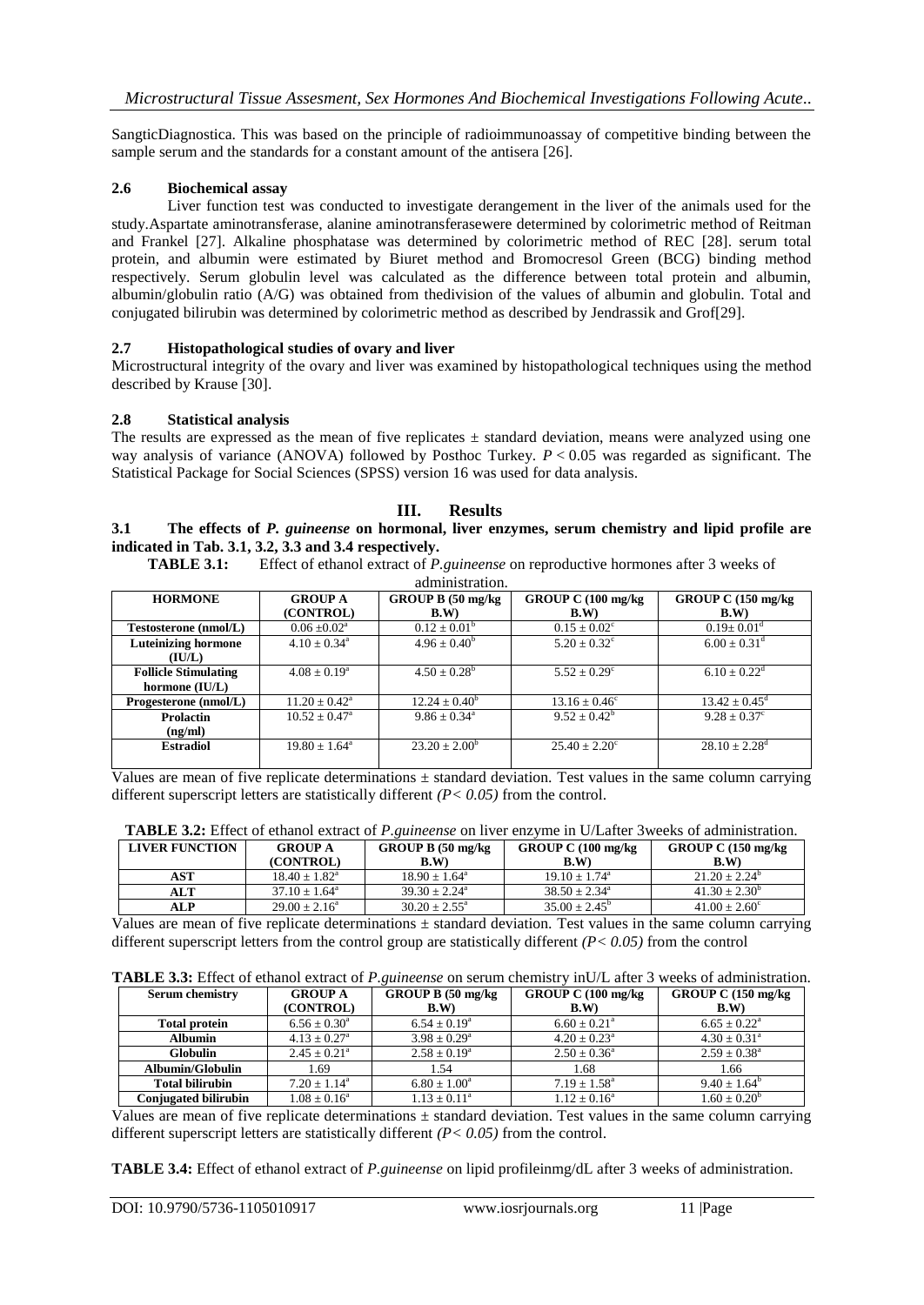| Microstructural Tissue Assesment, Sex Hormones And Biochemical Investigations Following Acute |  |  |  |  |  |
|-----------------------------------------------------------------------------------------------|--|--|--|--|--|
|                                                                                               |  |  |  |  |  |

| Lipid profile            | <b>GROUP A</b>            | GROUP B (50 mg/kg)        | GROUP C (100 mg/kg)     | GROUP C (150 mg/kg)            |
|--------------------------|---------------------------|---------------------------|-------------------------|--------------------------------|
|                          | (CONTROL)                 | B.W                       | B.W                     | B.W                            |
| <b>Total cholesterol</b> | $146.00 \pm 3.39^{\circ}$ | $154.20 \pm 4.76^{\rm b}$ | $167.60 + 4.56^{\circ}$ | $171.80 \pm 3.85$ <sup>d</sup> |
| <b>Triglycerides</b>     | $112.00 \pm 3.97^{\circ}$ | $111.20 \pm 2.39^{\circ}$ | $109.00 + 2.35^{\circ}$ | $105.40 \pm 3.05^{\circ}$      |
|                          |                           |                           |                         |                                |
| Low density              | $109.00 + 2.14^a$         | $106.60 + 2.20a$          | $104.80 + 2.30^a$       | $101.00 + 2.45^{\circ}$        |
| lipoprotein              |                           |                           |                         |                                |
| <b>High density</b>      | $49.20 + 2.77^{\circ}$    | $49.70 + 2.71^{\circ}$    | $49.90 + 2.41^a$        | $50.40 + 2.20^b$               |
| lipoprotein              |                           |                           |                         |                                |
| <b>LDL/HDL</b>           | 2.22                      | 2.14                      | 2.10                    | 2.00                           |
|                          |                           |                           |                         |                                |

Values are mean of five replicate determinations  $\pm$  standard deviation. Test values in the same column carrying different superscript letters are statistically different *(P< 0.05)* from the control.

**3.2 Effect of ethanol extract of** *P.guineense* **on microstructural tissues (ovary and liver) after 3 weeks of administration.** 



PLATE 3.1A: Photomicrograph female rat's liver administered with distilled water (control). Normal liver with well-preserved lobular architecture, normal hepatocytes, normal central vein, capsules with no indication of adhesion or inflammation, (H & E X 100).



PLATE 3.2A: Photomicrograph of female rat's liver administered with 50mg/kg body weight of *P. guineense*. Liver similar to that of control and shows well preserved lobular architecture, normal hepatocytes, normal central rain and capsules with no indication of adhesion and inflammation, (H & E X 100).



PLATE3.3A: Photomicrograph of female rat's liver administered with 100mg/kg body weight of *P. guineense.* Liver similar to that of control and shows well preserved lobular architecture, normal hepatocytes, normal central rain and capsules with no indication of adhesion and inflammation, (H & E X 100).



DOI: 10.9790/5736-1105010917 www.iosrjournals.org 12 |Page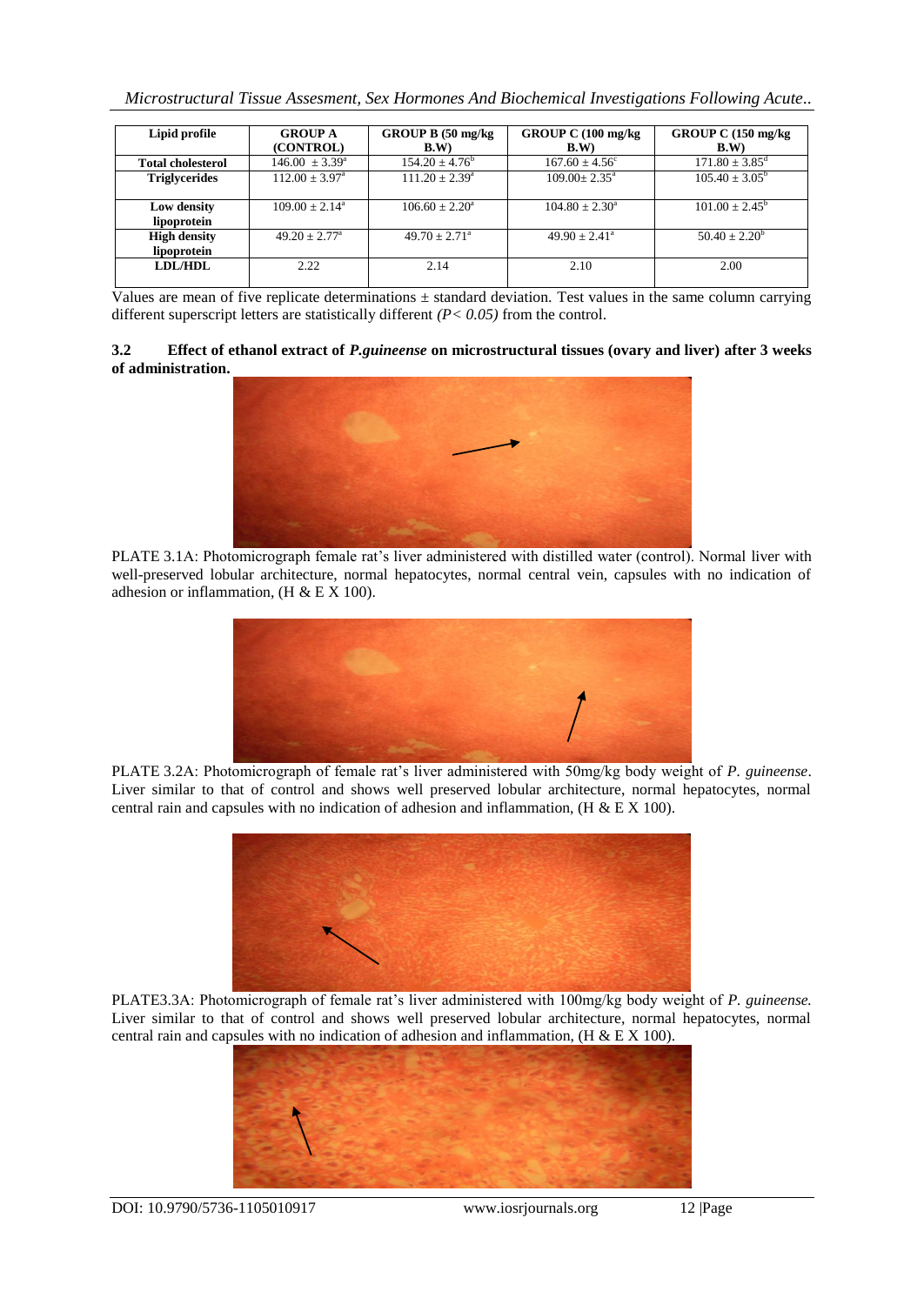PLATE 3.4A: Photomicrograph of female rat liver administered with 150mg/kg body weight of *P. guineense*. Arrow showing microvesicular steatosis (fatty change), (H & E X 100).



PLATE3.1B: Photomicrograph of female rat ovary administered with distilled water (control). Arrow indicate normal ovary with follicles at different stages of maturation, there are pre antra and atra type ova, (H & E X 100).



PLATE 3.2B: Photomicrograph of female rat ovary administered with 50mg/kg body weight *P. guineense*. Arrow indicates normal ovary with germ cells at different stages of development, (H & E X 100).



PLATE 3.3B: Photomicrograph of female rat ovary administered with 100mg/kg body weight extract of *P. guineense*. Arrow indicates normal ovary with germ cells at different stages of development, (H & E X 100).



PLATE 3.4B: Photomicrograph of female rat ovary administered with 150mg/kg body weight extract of *P. guineense*. Arrow indicates ovary with enlarged cells, (H & E X 100).

#### **IV. Discussion**

The acute treatment of the female rats with the ethanol extracts of *P. guineense* at dose levels of 50, 100 and 150mg/kg body weight significantly (p< 0.05) stimulates steroidogenesis in a dose related manner as evidenced by the increase in testosterone level. The increase may be attributed to the presence of phytochemicals. Phytochemicals are biologically active compounds in plants that are responsible for colour, flavour, disease resistance and protection of the body against a number of biochemical, physiological and metabolic disorders. [31,32,33]. Phytochemicals found in *P. guineense* include saponin, alkaloids, steroids, glycosides, flavonoids, tannin and phenolic compounds[34].Saponins have been implicated as possible bioactive

DOI: 10.9790/5736-1105010917 www.iosrjournals.org 13 |Page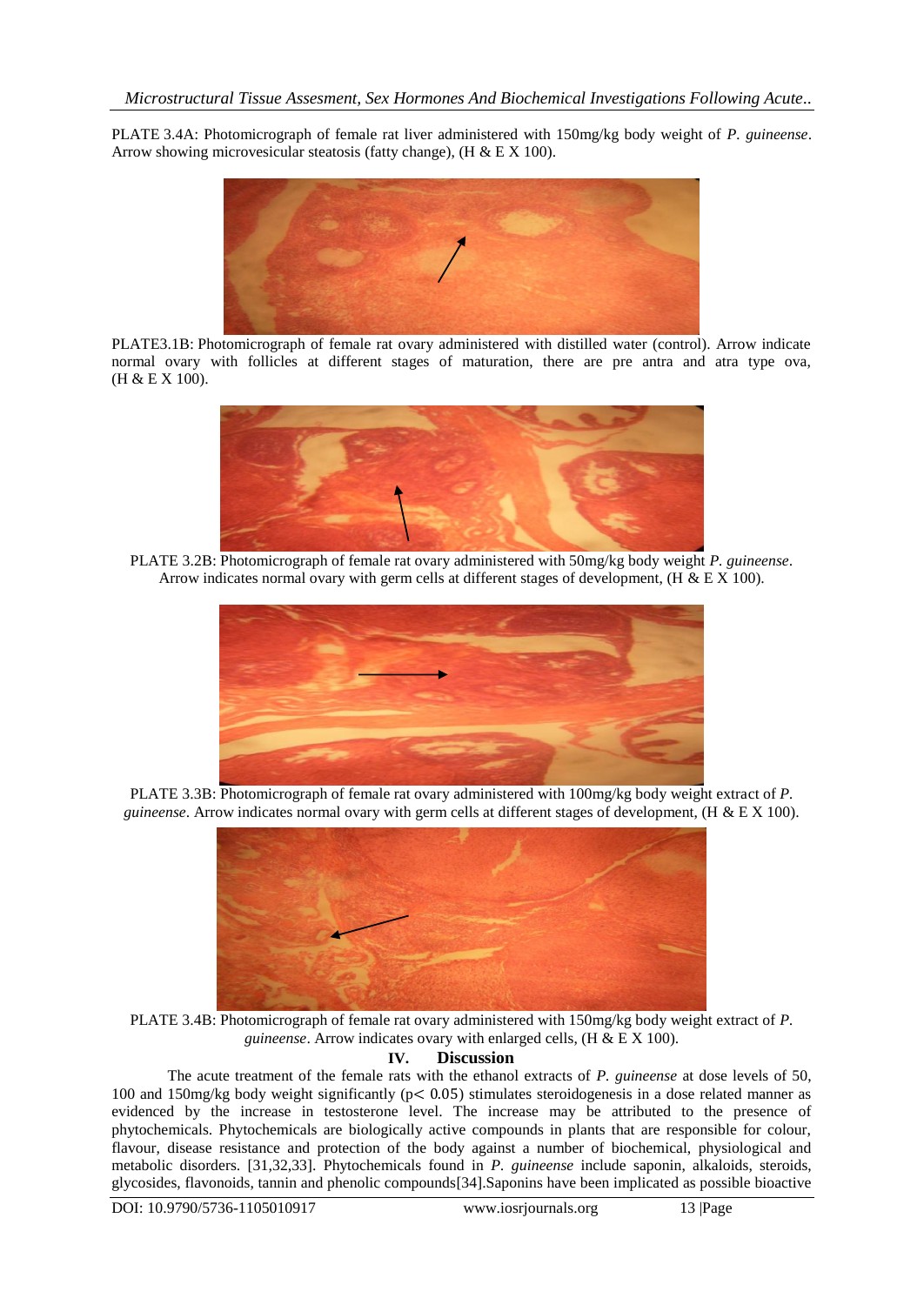agent responsible for the aphrodisiac effects of many plants extract e.g*Tribulusterrestris*, *Massulariaacuminata*[35,36,37,38]. It exerts it's effect due to its androgen increasing property [35]. The Saponin may have assisted in stimulating an increase in the body's natural endogenous testosterone levels by raising the level of luteinizing hormone (LH), this hormone released by the pituitary gland helps to maintain testosterone levels, as increase in LH triggers automatic increase in testosterone [35].The increase in testosterone level may also be attributed to the presence of zinc one of its major mineral composition [39], as studies have shown that zinc supplements can be used as therapeutic agent against androgenic deficiencies [40,41,42,43]. Testosterone augmentation have been shown to increase desire and initiation of sexual activity in hypoactive sexual disorder women [44,45,46,47,48,49]. The extract at all dose level investigated also significantly increased ( $p < 0.05$ ) the levels of luteinizing hormone (LH) and follicle stimulating hormones (FSH). Both LH and FSH are produced by the anterior pituitary lobe and are often needed to maintain testosterone levels [19], thus an increase in LH and FSH automatically triggers an increase in testosterone levels [50,19]. The also had positive stimulatory effect on progesterone and estradiol, progesterone boast receptability to sexual activity and estrogen is associated with increased sexual desires and arousal[51,52] while deficiency is associated with vaginal atrophy, decreased lubrication, vasocongestion and reduced sensation[52]. The extract was able to reduce significantly ( $p < 0.05$ ) the level of prolactin, as excess prolactin is often associated with inhibited arousal [51].

Alterations in the concentration of major lipids like cholesterol, high density lipoprotein, low density lipoprotein and triglyceride could give useful information on the lipid metabolism as well as predisposition of the heart to atherosclerosis and its associated coronary heart disease [53]. All doses of the extract under investigation was able to significantly ( $p < 0.05$ ) increase the levels of cholesterol and this may be due to increase in concentration of cholesterol substrate like Acetyl CoA which may arise from β - oxidation of fatty acids, it should be noted however, that it is a major metabolic precursor for the biosynthesis of steroid hormones which include the male and female sex steroids (androgen &oestrogen). [54],hence the observed increase in the value of steroid hormone of female rats. Although increase above 200mg/dL may not be beneficial [National Cholesterol Education Programme (NCEP), [55], as it may predispose the animals to atherosclerosis and hypertension [56].LDL takes cholesterol from the liver to peripheral tissues while HDL carries cholesterol from the peripheral tissues to the liver where it is either broken down or expelled as waste [57]. Low density lipoproteins are the major arteriogenic lipoprotein and usually account for most of the coronary heart disease (CHD) associated with elevated plasma total cholesterol [58]. High density lipoprotein cholesterol protects against CHD, the risk of CHD from arteriosclerosis is inversely proportional to serum levels of HDL [59,60,57]. The non-significant reduction ( $p > 0.05$ ) in triglycerides and low density lipoprotein cholesterol by 50 and 100mg/kg body weight of *P. guineense*, and the significant decrease ( $p < 0.05$ ) by the 150mg/kg of *P*. *guineense*is an affirmation of its antihyperlipidemic effect of *P. guineense* [34]. In the same vein the significant increase  $(p < 0.05)$  by the 150mg/kg body weight of *P. guineense* on HDL speaks volume of its cardio – protective effect because increased HDL correlates inversely with CHD [61].

The liver plays a key role in the metabolic process of itself as well as other tissues in maintaining the internal body environment (homeostasis). It is principally involved in the regulation, synthesis, storage and transport of nutrients (carbohydrates, lipids, protein) and chemicals as well as the biotransformation of xenobiotics [62,63]. The liver is thus susceptible to a variety of metabolic, toxic, microbial and circulatory insults [64], in the course of its function. Plasma enzyme (AST, ALT and ALP) assay is a vital toxicological tool in the assessment of tissue damage, increase in these enzyme values is proportional to the extent of the tissue damage which also is an indication of loss of functional integrity of tissue, cell membranes and consequently leakage into the blood stream. AST is present in high concentration in hepatic, renal, cardiac, skeletal muscles and erythrocytes, damage to any of these tissues may increase plasma levels of AST. ALP is present in high concentration in osteoblast of bone and the cells of hepatobiliary tract, intestinal walls, renal tubules and placenta, thus damage to any of these tissues can increase ALP levels. ALT is more specific for hepatic damage. The non-significant (p> 0.05)change in AST, ALT and ALP by both the 50 and 100mg/kg of *P. guineense* is an indication of it nontoxic nature at these dose margin however, the 150mg/kg caused significant change ( $p < 0.05$ ) in all values of AST, ALT and ALP an indication of adverse effect on vital tissues.

Increased total protein concentration may be due to dehydration, increased immunoglobulin concentration due to infections, and decrease in concentration may occur as a result of over hydration, impaired protein synthesis due to malnutrition, malabsorption, liver disease, hypogammaglobulemia or increased protein loss due to renal, gastrointestinal and skin disorder [65]. Total protein of the female rats after 21 days treatment with 50 and 100mg/kgof*P. guineense*showed that total protein was not significant different (*P*>0.05) from control an indication that the synthetic function of the liver of the rats were not altered [65].Albumin plays an important physiological role by maintaining osmotic pressure, transport of both endogenous and exogenous substance and serving as protein reserves[65]. The liver's ability to synthesize albumin, globulin is reduced if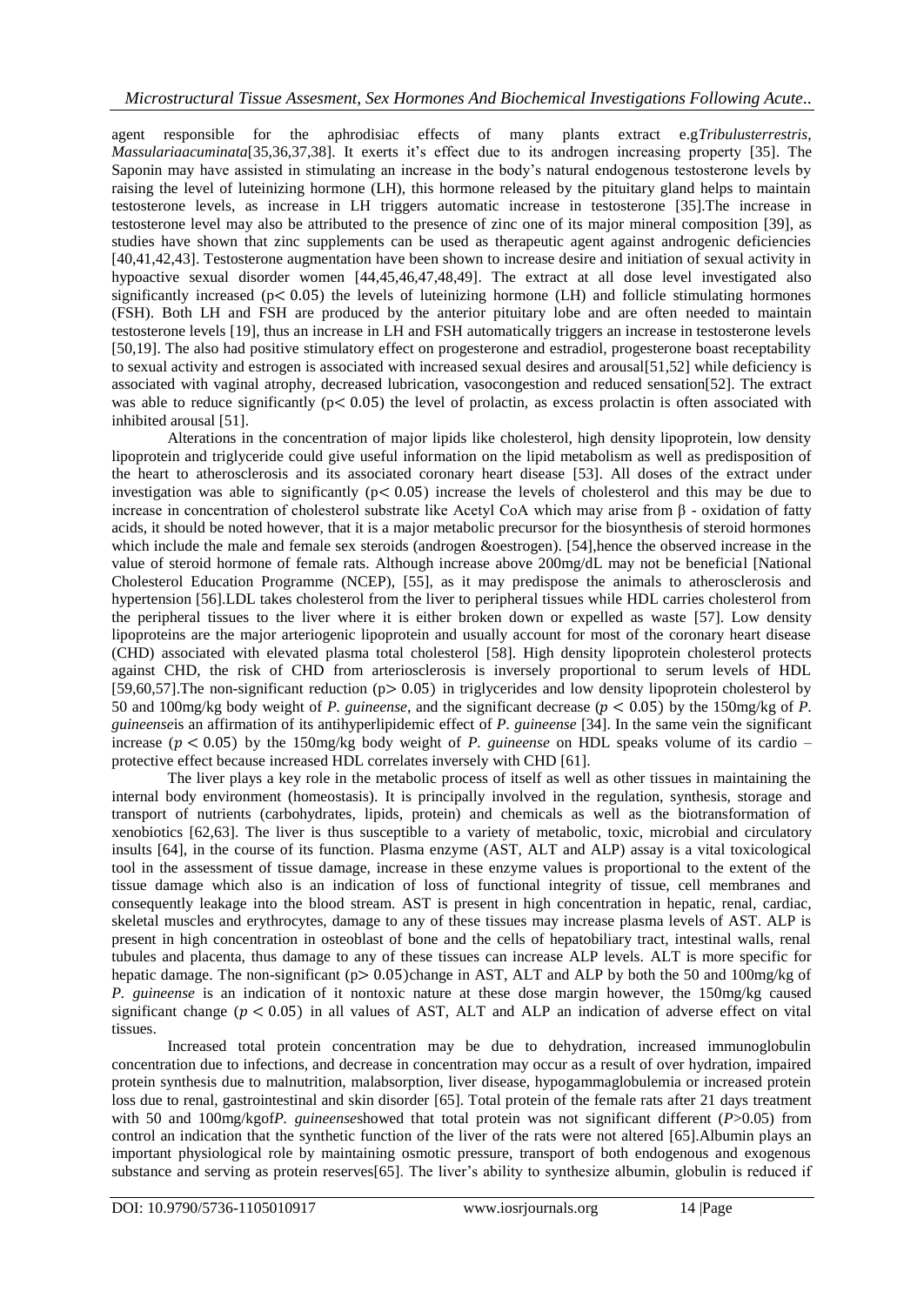the synthetic function of the liver is tempered with [66] and it is an indication of hepatitis and liver cirrhosis (liver damage).After 21 days of treatment regimen by all doses of the extract, albumin, globulin and albumin/globulin ratio were insignificantly influenced (*P*>0.05) except the 150mg/kg dose, an indication that liver function was not altered in any way. Bilirubin is formed by the breakdown of haemoglobin in the liver, spleen and bone marrow [67]. An increase in tissue or serum bilirubin concentration results in jaundice and it occurs in toxic or infectious disease of the liver e.g. hepatitis or bile obstruction [68]. Bilirubin measurement is also a useful index of determining the excretory function of the liver and assessment of haemolyticanaemia. Results obtained after 21 days of extract dosing on female rats showed that both total bilirubin and conjugated bilirubin were insignificantly affected (*P*>0.05), an indication of non-adverse effect on haemoglobin metabolism and normal liver function.

Histopathological examination of the ovary after the treatment regime by the graded doses of the extracts showed no major difference between the control group and the groups treated with 50 and 100mg/kg dose, although the group treated with 150mg/kg dose indicated mild inflammation and enlargement of cells.Histopathological examination of the liver after 21 days of extract treatment showed that there was no major difference between the control group and those treated with 50 and 100mg/kg dose, as all liver slides showed well preserved lobular architecture, normal hepatocytes and capsules with no evidence of adhesion and inflammation, however, the 150mg/kg dose showed slight difference between control groups, showing micro vesicular steatosis (fatty change) an indication that the extracts at 150mg/kg dose might be toxic and may impair the normal functioning of the liver.

#### **V. Conclusion**

All doses of the crude extract under investigation except the 150mgkg<sup>-1</sup>had positive stimulatory effect on the sex hormone levels with little or no signs of toxicity as indicated by results of liver enzymes, serum chemistry and histopathological analysis of the liver and ovary, this study has thus lent credence to its usage as local sex invigorator among women in the South-South Geo – Ecological zone of Nigeria.

#### **References**

- [1]. D.R, Ambler, E.J. Bieber, andM.P. Diamond, Sexual function in elderly women: a review of current literature. Rev. Obstet. Gynecol. 5(1), 2012, 16-27.
- [2]. M.B. First, andJ.C. Wakefield, Diagnostic criteria as dysfunction indicators: bridging the chasm between the dysfunction of mental disorder and diagnostic criteria for specific disorders. Can J. Phychiatry 58, 2013, 663-669.
- [3]. M.E. McCool,M.A. Theurich, andC. Apfelbacher, Prevalence and predictors of female sexualdysfunction: a protocol for systematic review, Systematic review, 3, 2014, 75
- [4]. A. Giraldi, A. Rellini, J.G. Pfaus,J. Bitzer,E. Laan,E.A Jannini, andA.R. Fugl-Meyer, Questionnaires for assessment of female sexual dysfunction: a review and proposal for a standardized screener, J Sex Med. 8, 2011, 2681
- [5]. E.O. Laumann,A. Paik, andR.C. Rosen, Sexual dysfunction in the United States,JAMA. 281(6), 1999, 537-544
- [6]. M.H.R. Nusbaum, andC.D. Halminton, The proactive sexual health history, American Family Physician, 66(9), 2002, 1705-1712
- [7]. A. Nicolosi, E.O. Lauman, D.B. Glasser, E.D. Moreira, A. Paik, andC. Gingell, Sexual behaviour and sexual dysfunction after age 40: the global study of sexual attitudes and behaviours, Urology 64 (5),2004, 991 – 997
- [8]. A.E. Pontiroli,D. Cortelazzi andA. Mirabito, Female sexual dysfunction and diabetes: a systematic review and meta-analysis, J Sex Med. 10, 2013, 1044-1051
- [9]. E.R, Nascimento,A.C. Maia, V. Pereira, G. Soares-Filho, A.E. Nardi, and A.C. Silva, Sexualdysfunction and cardiovascular diseases. A systematic review of prevalence. 68: 2013, 1462-1468
- [10]. R. Basson, Women's sexual dysfunction, Revised and expanded definition, CMAJ, 172(10), 2005, 1327-1333.
- 
- [11]. W.M. Edward, and E. Coleman, Defining sexual health: a descriptive overview,Arch Sex Behav. 33, 2004, 189-195 [12]. U.I. Nwaigha, T.C. Oguanua, K. Ekwuazi, T.O. Olubobokun, T.U. Nwagha,A.K.Onyebuchi,P.O. Ezeonu, and K. Nwadike, Prevalence of sexual dysfunction among females in a university community in Enugu, Nigeria. Niger J CllinPract. 17 2014, 791-796
- [13]. W. Ehwarieme, and J. Cocodia, Corruption and Environmental degradation in Nigeria and its Niger Delta. Journal of Sustainable Development in Africa. 13(5) 2011, 34-48
- [14]. B. Fallon, "Off label" drug use in sexual medicine treatment, Int. J Impot Res. 20(2),2008, 127-134
- [15]. C. Jayne, B.A. Gago,Diagnosis and treatment of female sexual arousal disorder. ClinObstet Gynecol. 52(4), 2009, 675-681
- [16]. R.N.S Yadav, and M. Agarwala, Phytochemical analysis of some Medicinal Plants. Journal of Phytology. 3(12), 2011, 10-14.
- [17]. M. Iwu, Handbook of African Medicinal Plants, CRC Press. Florida, 1998
- [18]. E.D. Kpomah, E.M. Arhoghro, A.A. Uwakwe, Biochemical and Histopathological changes in wistar rats following chronic administration of diherbalmixture of *Zanthoxylumleprieurii* and *Piper guineense*, Journal of Natural Science Research, 2(6), 2012, 22-28
- [19]. F.V. Udoh, Y.L. Theodore, and V.B. Braide, Effects of extract of seed and leaf of *Piper guineense* on skeletal muscle activity in rats and frogs. Phytother Res. 1999, 110
- [20]. A.P. Ekanem, M. Wang, J.E. Simon, A. Obiekezie, and F. Morah, *Invivo* and *invitro*activities of seeds of *Piper guineense*Schum and Thonn. Against skin and gill Monogenean parasites of Gold fish (*Carassiusauratus*). Phytother. Res. 3,2004, 97
- [21]. R.M. Okigbo, and D.I. Igwe, Antimicrobial effect of *Piper guineense*, (Uziza) and *Phyllantusamaries* (Ebe-Benizo) on *Candida albican* and *Streptococcus faecalio*. Actamicrobiologicaet immunologicahungarica 54(4), 2007, 353-366.
- [22]. A. Sofowora, Medicinal plants and traditional medicine in Africa. John Wiley and Sons, New York, 1982.
- [23]. M.A. Mba, Effects of dietary intake of *Piper guineense* on growth and indices of fitness in Rattusmattus. Iscinno. 4, 1994, 383-388
- [24]. A.P Ekanem, F.V. Udoh, and E.E. Oku, Effects of ethanol extract of *Piper guineense*seeds (Schum&Thonn) on the conception of mice. African Journal of Pharmacy and Pharmacology, 4(6), 2010, 362-367
- [25]. N.W. Tietz, Clinical Guide to laboratory tests. WB Saunders, Philadelphia, USA, 3<sup>rd</sup>edition, 1995.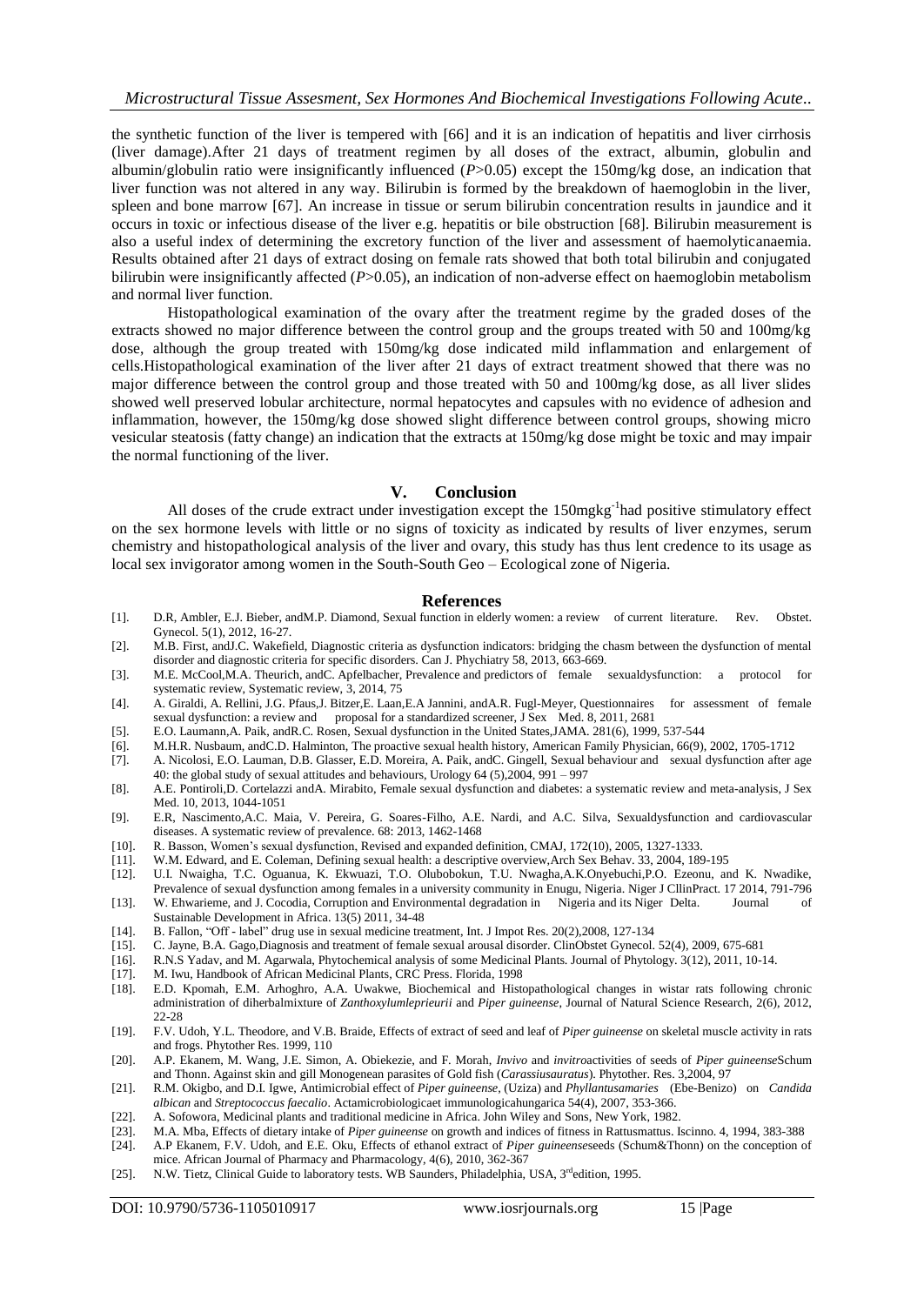- [26]. S. Reitman, and S. Frankel, American Journal of Clinical Pathology 28, 1957, 56
- [27]. REC. J. Clin. Chem. Biochem 10, 1972, 182 [28]. L. Jendrassik, and P. Grof, Biochemistry  $Z$  2
- L. Jendrassik, and P. Grof, Biochemistry Z 297, 1938, 81
- [29]. W.J. Krause, The Art of Examining and Interpreting Histologic Preparations. A Student Handbook. Partheton Publishing Group. United Kingdom,2001, 9 – 10
- [30]. V.A. Aletor, Allelo-chemicals in plant food and feeding stuff: nutritional, biochemical and physiopathological aspects in animal production. Vertinery and human toxicology 35 (1), 1993, 57-67
- [31]. M.K. Penny, D.H. Kari, B. Andrea,M.C. Stacie,E.B. Amy, F.H. Kirstein,E.G. Amy, andD.E. Terry, Biotic compounds in foods, their role in the prevention of cardiovascular disease and cancer. ExpertaMedica. Incorporation, 2002
- [32]. S.A. Akindahusi, and S.O. Salawu, Phytochemical analysis of some common vegetables in Nigeria. African journal of biotechnology 4 (6), 2005, 497- 501
- [33]. E.E. Besong, M.E. Balogun, S.F.A. Djobissie, O.S. Mbamalu, and J.N. Obimma, A review of *Piper guineense* (African black pepper). International Journal of Pharmacy and Pharmaceutical Research. 6(1), 2016, 368-384
- [34]. K. Gauthaman, P.G. Adaikan, and R.N. Prasad, Aphrodisiac properties of *Tribulusterrestris*extract (Protodioscin) in normal and castrated rats. Life Sci 71, 2002, 1385–1396.
- [35]. M.T. Yakubu, Aphrodisiac potential and toxicological evaluation of aqueous extracts of *Fatogiaagrestis* (Schweinf Ex Hiern) stem in male albino rats. Asian Journal of Andrology 7(4), 2005, 379–404.
- [36]. K. Gauthaman, Kand P.G. Adaikan.The hormonal effects of *Tribulusterrestris* and its role in the management of male erectile dysfunction – an evaluation using primates, rabbit and rat. Phytomedicine 15 (1-2) 2008, 44-54
- [37]. M.T. Yakubu, and M.A. Akanji, Effect of aqueous extracts of *Massulariaacuminate*stem on sexual behaviour of male Wistar rats. Evidence Based Complementary [http://www.hindawi.com/Journals/ecam/2011/738103.htm.17/2/2011.](http://www.hindawi.com/Journals/ecam/2011/738103.htm.17/2/2011)
- [38]. H. McGee, On food and cooking, 2004, 427-429
- [39]. A.S. Prasad, A.A. Abbasi, P. Rabbani, and E. Dumouchelle, Effects of zinc supplement on serum testosterone level in adult male sickle anaemia subjects. Am. J Hema. 10(2) 1981, 119-127
- [40]. D. Dissanayake P.S Wijesinghe, W.D. Ratnasooriya, S. Wimalasena, S. Effect of Zinc supplementation on sexual behavior of male rats. Journal Human Reproductive Science 2, 2009, 57:61
- [41]. K.J. Palla, R. Singh, S. Singh, K. Singh, M.F. Singh, V. Singh, Aphrodisiac agents from medicinal plants. A review. J Chem Pharm Res. 3, 2011, 911-912
- [42]. A.E. Memedu, I.D. Akinrinade, O.M. Ogundele, B.J. Dare, Effects of crude extract of dry fruits of *piper guineense* on male fertility parameters of adult Sprague Dawley rats. European Journal of Medicinal Plants. 5(3), 2015, 297-303
- [43]. A.H. Clayton, Sexual function and dysfunction in women. PsychiatrClin North Am. 26(3), 2003, 673- 682
- [44]. J.R. Berman, Physiology of female sexual function and dysfunction. International Journal of Impotence Research 17 (1), 2005, 544 – 551.
- [45]. Feldhaus-Dahir Testosterone for the treatment of hypoactive sexual desire disorder part II. UrolNurs. 29(5), 2009, 386-389<br>[46]. S.R. Davis, and G.D Braunsten, Efficacy and safety of testosterone in the management of
- [46]. S.R. Davis, and G.D Braunsten, Efficacy and safety of testosterone in the management of hypoactive sexual desire disorder in postmenopausal women. Journal of sexual medicine. 9(4), 2012, 1134-1148
- [47]. R.E. Nappi, R.E. To be or not to be in sexual desire: the androgen dilemma. Climacteric. 18(5), 2015, 672-674
- [48]. G. Irwin, N.K. Noel, A.H. Clayton, L.R. DeRogatis, A. GiraldiJ.S. Parish,J. Pfaus,J.A. Simon, S.S. Kingsberg, C. Meston, S.M. Stahl, K. Wallen, R. Worsley, Hypoactive sexual disorder. International society for the study of women's sexual health (ISSWSH). Expert consensus panel review. Mayo clinic proceedings. 92(1), 2017, 114-128
- [49]. M.T. Yakubu,M.A. Akanji, A.T. Oladiji Male sexual dysfunction and methods used in Assessing Medicinal Plants with Aphrodisiac Potentials. PharmacognosyReview 1(1) 2007, 49–56
- [50]. J.E. Frank, P. Misretta, J. Will, Diagnosis and treatment of female sexual dysfunction, American Family Physician. 77(5), 2008, 635-642
- [51]. E. Satta, C. Magno, A. Gali. A. Inferrera, R. Granese, C. Aloisi, M. Bueni, G. Bellinghieri, D. Santoro, Sexual function in women with diabetic kidney, International Journal of Endocrinology 2014[, https://www.hindawi.com/journal/ije/2014/346834](https://www.hindawi.com/journal/ije/2014/346834)
- [52]. M.T. Yakubu, and A.J. Afolayan, Effect of aqueous extract of *Bulbinenatalensis*Baker stem on haematological and serum lipid profile on male wistar rats. Indian Journal of Experimental Biology. 47, 2009, 283 – 288.
- [53]. J. Ochei, and A. Kolhatkar, Lipid and Lipoprotein. In Medical Laboratory Science, Theory and Practice. Tata McGraw Hill, New Delhi 2008.
- [54]. Executive Summary of the Third Report of the National Cholesterol Education Program (NCEP). Expert Panel on detection, evaluation, and treatment of high blood cholesterol in adults (adult treatment panel III). JAMA. 285, 2001, 2486-2497
- [55]. E.A. Enas, Cholesterol made easy: The good, bad and the ugly. (CADI) Research, USA). 1999
- [56]. F.U. Ali,U.A. Ibiam, M.C. Ominyi, O.N. Wankwo, M.E. Ogbanshi, Effects of ethanol extracts of *Gongronemalatifolium* and *Piper guineense* on lipid profile in ethanol intoxicated wistar rats. BiochemPhysiol. 4, 2015,171
- [57]. G.N. Levine, J.F. Keany, J.A. Vita, Cholesterol reduction in cardiovascular disease. New England Journal of Medicine 332, 1995,512– 21
- [58]. D.J. Gordon, R.M. Rifkind, High Density Lipoprotin. The Clinical Implications of Recent Studies. New England Journal of Medicine, 321, 1989, 1311–1316.
- [59]. M. Kriegar, The "Best" of cholesterol, the "Worst" of Cholesterol: A tale of two receptors. Proc. National Academy of Science USA. 95, 1998, 4077-4080
- [60]. A.P. Mayes, Lipid transport and storage: In Haper's Biochemistry 25<sup>th</sup> edition. McGraw Hills, 2000
- [61]. F. Farah, K.F. Najone, T. Amir, S.B. Khosro, S.B Preventive effects of *Prangosferulacea* (L.) Lindle on liver damage of diabetic rats induced by alloxan. Avicenna Journal of phytomedicine, 2(2) 2012, 63-71
- [62]. B. Bhushan, P.N. Saxena, N. Saxena, N. Biochemical and histological changes in rat liver caused by cypermethrin and beta cyfluthrin. Archives of Industrial Hygiene and Toxicology, 64(1), 2013, 57-67
- [63]. Y. Saidu, L.S. Bilbis, M. Lawal, S.A. Isezuo, S.W. Hassan, A.Y. Abbas, A.Y. Acute and sub-chronic toxicity studies of Crude aqueous extract of *AlbizziaChevalieri* Harms (Leguminosae). ScienceAlert. http://scialert.net/fulltext/? doi=ajb.2007.224.236\$org=10.
- [64]. L.G. Whitby, A.F. Smith, G.J.Becket, Lecture Notes on Clinical Chemistry 9<sup>th</sup> ed. Blackwell Scientific Publications, Oxford. London, Edinburgh, Boston, Melbourne, 1989
- [65]. D.M. Vasudevan, S. Sreekumari. Textbook of Biochemistry (for Medical Students). 4<sup>th</sup> ed., Jaypee Brothers Medical Publishers (P) Ltd., New Delhi, Indian 2005, 502-503